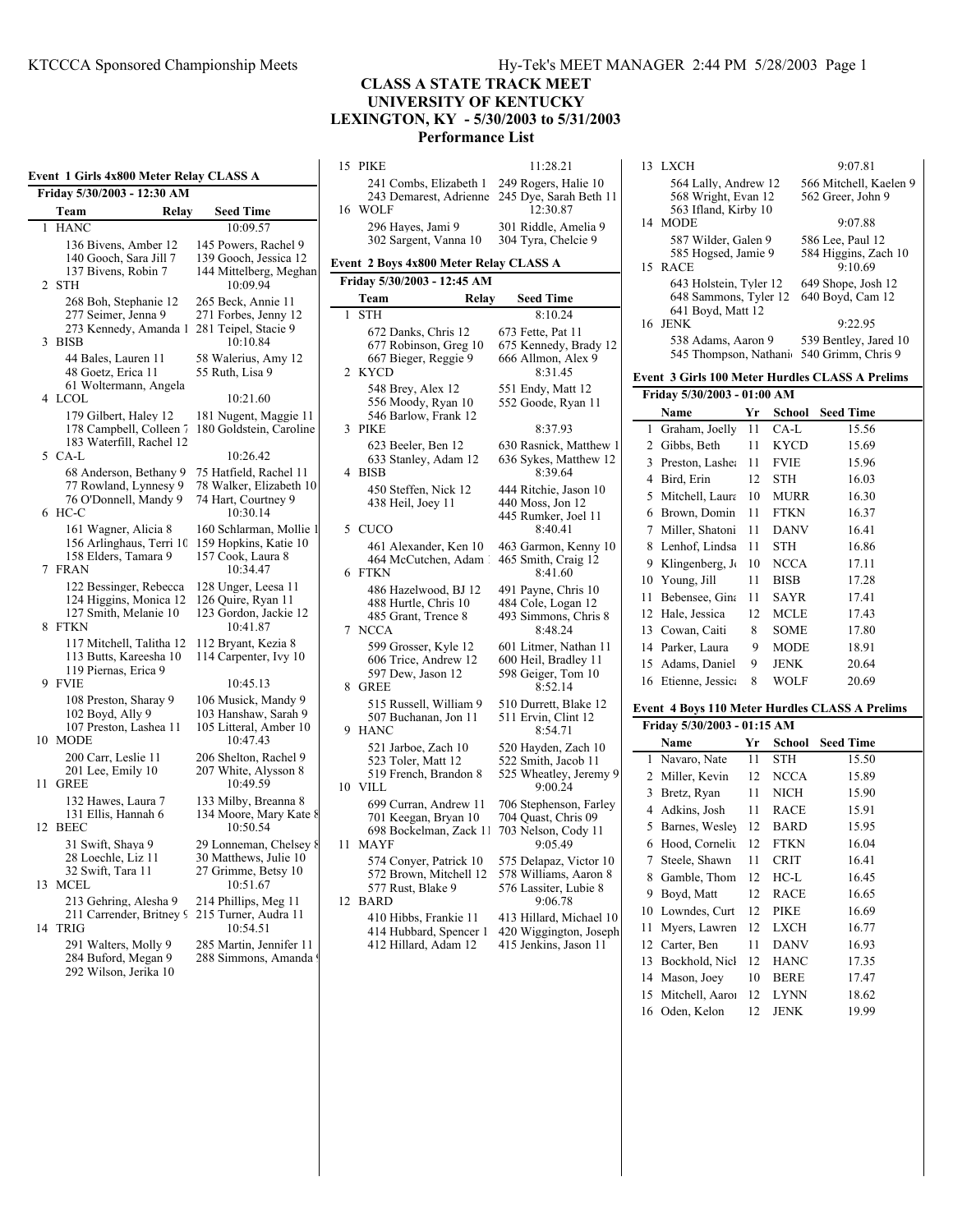**Event 5 Girls 100 Meter Dash CLASS A Prelims**

# **CLASS A STATE TRACK MEET UNIVERSITY OF KENTUCKY LEXINGTON, KY - 5/30/2003 to 5/31/2003 Performance List**

**Friday 5/30/2003 - 01:30 AM Name Wr School Seed Time** 1 Davis, Nia 11 FTKN 12.78 2 Jones, Elisabet 12 LXCH 12.98 3 Gordon, Jackie 12 FRAN 13.00 4 Hazelwood, Br 10 FTKN 13.00 5 Body, Amanda 10 HARL 13.00 6 Waters, Stepha 11 BISB 13.05 7 Napier, Krystal 10 DANV 13.13 8 Townsend, Sha 12 HARR 13.13 9 Dodd, Nicole 11 BEVU 13.15 10 Younger, Kami 10 NCCA 13.23 11 McGee, Mande 12 TRIG 13.26 12 Spare, Stephan 10 STH 13.30 13 Ledford, Jennif 12 EVAR 13.39 14 Mayes, Lanika 9 TRIG 13.43 15 Holbrook, Jess: 9 JENK 13.52 16 Nadar, Menaka 12 PIKE 13.95 **Event 6 Boys 100 Meter Dash CLASS A Prelims Friday 5/30/2003 - 01:40 AM Name Name Name Name Name Name N** 1 Ledford, Chris 10 FTKN 11.30 2 Jamison, Ryan 10 SOME 11.36 3 Hibbs, Jonatha 11 BARD 11.38 4 Frasure, Jarrod 12 PIKE 11.41 5 Arnold, Letiz 12 BMEM 11.48 6 Frisby, Anthon 11 RACE 11.49 7 Young, Jermain 11 BARD 11.50 8 Dunn, Mark 11 HARR 11.52 9 Turner, Kelvin 10 DANV 11.55 10 Hill, Tim 10 CRIT 11.58 11 Davis, Ryan 12 LCOL 11.62 12 Turner, Keena 12 FRAN 11.69 13 Williams, Timi 11 NCCA 11.70 14 Sullivan, Paul 12 PIKE 11.76 15 Middleton Fran 10 EVAR 11.87 16 Anderson, Tim 10 DAYT 11.94

### **Event 7 Girls 4x200 Meter Relay CLASS A Prelims**

| Friday 5/30/2003 - 01:50 AM |                           |
|-----------------------------|---------------------------|
| Team                        | <b>Seed Time</b><br>Relay |
| <b>BISB</b>                 | 1:46.82                   |
| 60 Weckbach, Lindsay 1      | 47 Clark, Stephanie 12    |
| 59 Waters, Stephanie 11     | 56 Sanker, Tara 12        |
| 48 Goetz, Erica 11          | 45 Boesch, Jamie 12       |
| 2 FTKN                      | 1:47.92                   |
| 115 Davis, Nia 11           | 116 Hazelwood, Brittany   |
| 114 Carpenter, Ivy 10       | 113 Butts, Kareesha 10    |
| 121 Wright, Lashaun 12      | 118 Neal, Ashley 8        |
| 3 NCCA                      | 1:49.28                   |
| 237 Voet, Danielle 12       | 233 Luttjohann, Lacey 9   |
| 238 Younger, Kami 10        | 235 Manning, Jessica 12   |
| 232 Litmer, Alex 10         | 234 Macke, Kyra 9         |

| 4  | STH                                                                                      | 1:50.73                                                                                  |
|----|------------------------------------------------------------------------------------------|------------------------------------------------------------------------------------------|
| 5  | 265 Beck, Annie 11<br>279 Spare, Stephanie 10<br>276 Roth, Jessie 10<br><b>DANV</b>      | 270 Dooley, Megan 9<br>267 Bird, Kasey 11<br>280 Tabeling, Stephanie<br>1:50.95          |
| 6  | 84 Brand, Kayla 6<br>85 Brown, Ashley 11<br>90 Simpson, Xerces 7<br><b>RVIL</b>          | 92 Stallworth, Phylicia 1<br>93 Trueblood, Cassie 12<br>88 Napier, Krystal 10<br>1:52.48 |
| 7  | 254 Dandridge, Antoine<br>259 Sydnor, Von 11<br>258 Posey, Quinsha 8<br><b>MURR</b>      | 255 Dandridge, Shanay<br>256 Elam, Chloe 8<br>257 Jones, Loreal 10<br>1:52.78            |
| 8  | 217 Duncan, Kate 9<br>216 Cunningham, Mallo<br>222 Sexton, Sherrie 12<br>$CA-L$          | 218 Elliott, Danielle 8<br>219 Jackson, Adrianna 8<br>223 Taylor, Cammie 7<br>1:53.31    |
| 9  | 71 Forrest, Mason 9<br>75 Hatfield, Rachel 11<br>69 Cummins, Averi 8<br>HARR             | 70 Flaherty, Lauren 11<br>76 O'Donnell, Mandy 9<br>73 Graham, Joellyn 11<br>1:53.71      |
| 10 | 151 Davis, LaCharette 1<br>150 Chenault, Ishia 8<br>152 Mays, Tonya 9<br><b>BARD</b>     | 153 Smith, Tiffany 9<br>154 Townsend, Shameik<br>1:53.82                                 |
| 11 | 24 Kimberland, Kenya 9<br>20 Downs, Brittany 10<br>18 Blackmon, Carly 12<br>MODE         | 21 Hazelwood, Shatoya<br>19 Douglas, Shanissa 7<br>25 McNear, Shenae 10<br>1:55.11       |
| 12 | 208 Whitt, Carma 10<br>202 Lunsford, Brittany 1<br><b>HANC</b>                           | 205 Pratt, Bethany 9<br>209 Wilder, Maggie 8<br>1:56.12                                  |
| 13 | 141 Johnson, Mallory 9<br>146 Saltzman, Abbie 10<br>138 Boarman, Kelsea 6<br><b>MAYF</b> | 142 Long, Nicole 9<br>145 Powers, Rachel 9<br>143 Meserve, Lara 9<br>1:56.75             |
| 14 | 189 Farone, Elena 10<br>197 Williams, Chrisdion<br>196 Swick, Elena 10<br><b>PIKE</b>    | 187 Byrn, Kirsten 8<br>190 Gordon, Elizabeth 1<br>192 Hall, Tamika 9<br>1:57.37          |
| 15 | 248 Nadar, Menaka 12<br>249 Rogers, Halie 10<br><b>MCEL</b>                              | 244 Deskins, Amanda 1<br>241 Combs, Elizabeth 1<br>1:59.13                               |
|    | 214 Phillips, Meg 11<br>210 Back, Laura 11<br>212 Carrender, Heather                     | 215 Turner, Audra 11<br>213 Gehring, Alesha 9                                            |
| 16 | WOLF<br>296 Hayes, Jami 9<br>298 Moore, Rebecca 11                                       | 2:05.89<br>295 Etienne, Jessica 8<br>300 Reynolds, Chrissy 9                             |
|    | vont. & Boys 4x200 Motor Polay CLASS A Prolime                                           |                                                                                          |

|  |  |  | Event 8 Boys 4x200 Meter Relay CLASS A Prelims |
|--|--|--|------------------------------------------------|
|  |  |  |                                                |
|  |  |  |                                                |

| Friday 5/30/2003 - 01:55 AM |                          |  |  |  |  |  |  |
|-----------------------------|--------------------------|--|--|--|--|--|--|
| Relay<br>Team               | <b>Seed Time</b>         |  |  |  |  |  |  |
| 1 NCCA                      | 1:32.97                  |  |  |  |  |  |  |
| 604 Saalfeld, Jeff 11       | 605 Schulkers, Peanie 12 |  |  |  |  |  |  |
| 603 Rechtin, Elliot 12      | 607 Williams, Timmy 11   |  |  |  |  |  |  |
| 598 Geiger, Tom 10          | 599 Grosser, Kyle 12     |  |  |  |  |  |  |

2 CRIT 1:33.30 458 Moss, Shawnte 10 459 Steele, Shawn 11 460 Thomspon, Sean 11 457 Moss, Demetric 11 456 McLaughlin, Robbie 3 GREE 1:33.37 516 Shofner, Patrick 12 514 Ray, Mickey 9<br>511 Ervin, Clint 12 512 Mitchell, Ontre 512 Mitchell, Ontrell 12 509 Dengel, Paul 11 506 Anderson, Anthony<br>TKN 1:33.47 4 FTKN 489 Ledford, Chris 10 497 Wright, Mike 10 492 Poe, Darun 12 483 Brown, John 10<br>494 Williams, Derrick 8 496 Wright, Marcus 7 494 Williams, Derrick 8 5 TRIG 1:33.97 689 Diggs, Trey 10 694 Russell, Frank 10<br>690 Jones. Eric 12 686 Acree, Dennis 10 686 Acree, Dennis 10 688 Cavanaugh, Dangelo 692 Kennedy, Kewanis ARD 1:34.35 6 BARD 418 Payne, Chris 11 408 Butler, Jamehyl 9 421 Young, Jermaine 11 411 Hibbs, Jonathan 11 417 Obeng, Kwasi 9 419 Stone, Maurice 11 7 HARR 1:34.83 530 Jackson, Miles 12 528 Dunn, Mark 11<br>527 Brown, Brandon 8 529 Jackson, Cory 8 531 Koettel, Shane 10 8 DANV 1:35.54 472 Penix, Charles 11 470 Johnson, Timothy 1<br>471 McPherson, George 473 Turner, Kelvin 10 471 McPherson, George 468 Grey, Dexter 11 466 Carter, Ben 11 9 PIKE 1:35.61 629 Pafunda, Max 8 624 Blackburn, Luke 12 634 Sullivan, Paul 12 635 Sword, Derek 11 10 FRAN 499 Fields, Emmanuel 1 503 Wallace, Lamarr 12 502 Turner, Keena 12 500 Fields, Ephraim 10<br>501 Jouett, Cameron 8 504 Wells, Mico 7 501 Jouett, Cameron 8 504 Wells, Mico 7.136.91 11 SOME 657 Newell, Scotty 9 656 Jamison, Ryan 10 658 Norman, Ray 9 661 Tucker, Neal 11 659 Partin, Chris 10 662 Wilson, Eric 9 12 NICH 1:36.94 608 Bretz, Ryan 11 611 Hall, Doug 11 612 Hicks, Nathan 11 615 Warmouth, Jamie 10 610 Florance, J.D. 10 609 Curran, Tyler 9 13 BISB 1:36.98 446 Rundick, Jon 12 440 Moss, Jon 12 436 Fryer, CJ 12 451 Waymeyer, Kyle 12 435 Dietrich, Sam 10 448 Schuchter, Danny 10 14 EVAR 1:37.43 480 Smith, Will 11 481 Wilson, Chris 11 479 Pollitte, Aaron 12 478 Middleton, Frank 10<br>477 Lunsford, Michael 5 476 Kelly, Dallas 12 477 Lunsford, Michael 9 15 KYCD 1:38.16 547 Bartram, Greg 12 557 Stover, Thomas 12 551 Endy, Matt 12

529 Jackson, Cory 8 555 Kleier, Ryan 12 16 LEEC 1:45.81 560 Todd, Steven 11 561 Wheeler, Shane 11

559 Lutes, Thomas 11 558 Gentry, Josh 8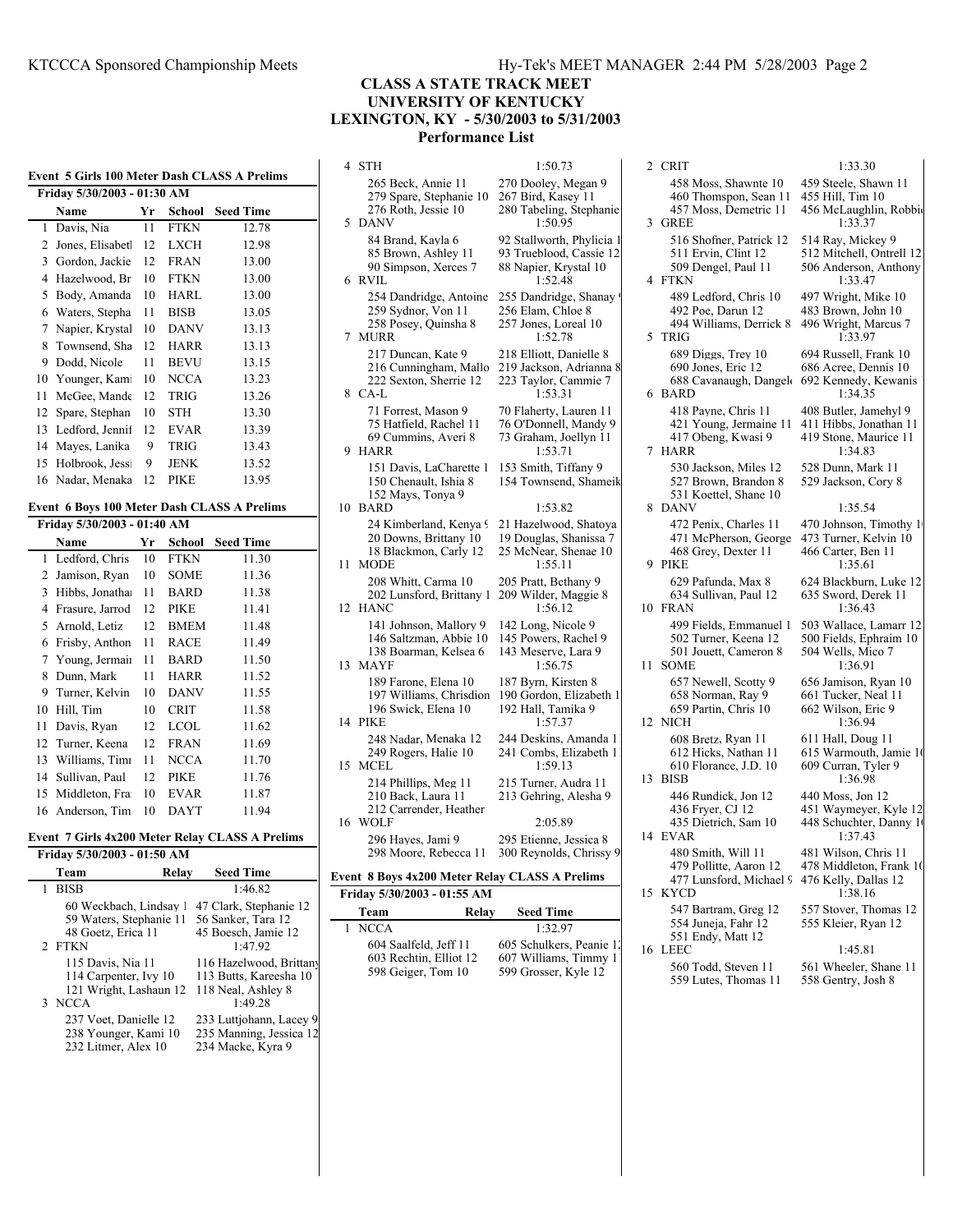# **CLASS A STATE TRACK MEET UNIVERSITY OF KENTUCKY LEXINGTON, KY - 5/30/2003 to 5/31/2003 Performance List**

| Event 9 Girls 1600 Meter Run CLASS A |                                                                       |    |             |                  |  |  |  |  |  |  |  |  |
|--------------------------------------|-----------------------------------------------------------------------|----|-------------|------------------|--|--|--|--|--|--|--|--|
|                                      | Saturday 5/31/2003 - 01:10 AM                                         |    |             |                  |  |  |  |  |  |  |  |  |
|                                      | Name                                                                  | Yr | School      | <b>Seed Time</b> |  |  |  |  |  |  |  |  |
| $\mathbf{1}$                         | Cole, Sarah                                                           | 11 | <b>SOME</b> | 5:08.40          |  |  |  |  |  |  |  |  |
| $\overline{c}$                       | Schlarman, Mc                                                         | 10 | $HC-C$      | 5:13.59          |  |  |  |  |  |  |  |  |
| 3                                    | Gilbert, Haley                                                        | 12 | <b>LCOL</b> | 5:23.13          |  |  |  |  |  |  |  |  |
| $\overline{4}$                       | Quire, Ryan                                                           | 11 | <b>FRAN</b> | 5:30.15          |  |  |  |  |  |  |  |  |
| 5                                    | Gooch, Jessica                                                        | 12 | <b>HANC</b> | 5:30.40          |  |  |  |  |  |  |  |  |
| 6                                    | Bales, Lauren                                                         | 11 | <b>BISB</b> | 5:33.50          |  |  |  |  |  |  |  |  |
| $\tau$                               | Greer, Abby                                                           | 11 | <b>LXCH</b> | 5:33.55          |  |  |  |  |  |  |  |  |
| 8                                    | Unger, Leesa                                                          | 11 | <b>FRAN</b> | 5:34.77          |  |  |  |  |  |  |  |  |
| 9                                    | Boh, Stephanie                                                        | 12 | <b>STH</b>  | 5:36.94          |  |  |  |  |  |  |  |  |
| 10                                   | Moore, Mary K                                                         | 8  | <b>GREE</b> | 5:39.16          |  |  |  |  |  |  |  |  |
| 11                                   | Seimer, Jenna                                                         | 9  | <b>STH</b>  | 5:39.68          |  |  |  |  |  |  |  |  |
| 12                                   | Gooch, Sara Jil                                                       | 7  | <b>HANC</b> | 5:39.85          |  |  |  |  |  |  |  |  |
| 13                                   | Parton, Ashley                                                        | 8  | <b>BRAC</b> | 5:41.52          |  |  |  |  |  |  |  |  |
| 14                                   | McRoberts, Ke                                                         | 6  | <b>BROW</b> | 5:53.50          |  |  |  |  |  |  |  |  |
| 15                                   | Moore, Courtn                                                         | 9  | <b>WOLF</b> | 6:04.63          |  |  |  |  |  |  |  |  |
| 16                                   | Demarest, Adri                                                        | 10 | PIKE        | 6:16.94          |  |  |  |  |  |  |  |  |
|                                      |                                                                       |    |             |                  |  |  |  |  |  |  |  |  |
|                                      | Event 10 Boys 1600 Meter Run CLASS A<br>Saturday 5/31/2003 - 01:15 AM |    |             |                  |  |  |  |  |  |  |  |  |
|                                      | Name                                                                  | Yr | School      | <b>Seed Time</b> |  |  |  |  |  |  |  |  |
| $\mathbf{1}$                         | Key, Caleb                                                            | 12 | <b>WBUR</b> | 4:31.63          |  |  |  |  |  |  |  |  |
| 2                                    | Boggs, Julian                                                         | 11 | <b>BERE</b> | 4:31.69          |  |  |  |  |  |  |  |  |
| 3                                    | Danks, Chris                                                          | 12 | <b>STH</b>  | 4:36.73          |  |  |  |  |  |  |  |  |
| 4                                    | Smith, Craig                                                          | 12 | <b>CUCO</b> | 4:37.62          |  |  |  |  |  |  |  |  |
| 5                                    | Brey, Alex                                                            | 12 | <b>KYCD</b> | 4:37.81          |  |  |  |  |  |  |  |  |
| 6                                    | Halsell, Robert                                                       | 11 | <b>BROW</b> | 4:41.39          |  |  |  |  |  |  |  |  |
| $\tau$                               | Robinson, Gres                                                        | 10 | <b>STH</b>  | 4:41.68          |  |  |  |  |  |  |  |  |
| 8                                    | Stanley, Adam                                                         | 12 | <b>PIKE</b> | 4:45.44          |  |  |  |  |  |  |  |  |
| 9                                    | Scheer, Carl                                                          | 11 | <b>PROV</b> | 4:46.71          |  |  |  |  |  |  |  |  |
| 10                                   | Hurtle, Chris                                                         | 10 | <b>FTKN</b> | 4:47.75          |  |  |  |  |  |  |  |  |
| 11                                   | Heil, Joev                                                            | 11 | <b>BISB</b> | 4:48.73          |  |  |  |  |  |  |  |  |
| 12                                   | Buchanan, Jon                                                         | 11 | <b>GREE</b> | 4:48.76          |  |  |  |  |  |  |  |  |
| 13                                   | Geib, Tyler                                                           | 10 | <b>MURR</b> | 4:48.82          |  |  |  |  |  |  |  |  |
| 14                                   | Rasnick, Matth                                                        | 12 | <b>PIKE</b> | 4:55.48          |  |  |  |  |  |  |  |  |
| 15                                   | Ifland, Kirby                                                         | 10 | <b>LXCH</b> | 5:02.80          |  |  |  |  |  |  |  |  |
| 16                                   | Watts, Daniel                                                         | 10 | <b>ROSE</b> | 5:04.44          |  |  |  |  |  |  |  |  |
|                                      |                                                                       |    |             |                  |  |  |  |  |  |  |  |  |

#### **Event 11 Girls 4x100 Meter Relay CLASS A Prelims Friday 5/30/2003 - 02:05 AM**

|             | FIIUAV <i>3/30/4003 - 04;03</i> AIVI                                  |                                                                                  |
|-------------|-----------------------------------------------------------------------|----------------------------------------------------------------------------------|
| Team        | Relay                                                                 | <b>Seed Time</b>                                                                 |
| <b>FTKN</b> |                                                                       | 51.53                                                                            |
| 2 BISB      | 115 Davis, Nia 11<br>114 Carpenter, Ivy 10<br>121 Wright, Lashaun 12  | 116 Hazelwood, Brittany<br>113 Butts, Kareesha 10<br>118 Neal, Ashley 8<br>52.14 |
| <b>STH</b>  | 60 Weckbach, Lindsay 1<br>45 Boesch, Jamie 12<br>49 Harris, Ashley 11 | 62 Yeager, Katie 12<br>59 Waters, Stephanie 11<br>53 Moore, Jamie 10<br>52.25    |
|             | 265 Beck. Annie 11<br>279 Spare, Stephanie 10<br>267 Bird, Kasey 11   | 266 Bird, Erin 12<br>275 Lenhof, Lindsay 11<br>280 Tabeling, Stephanie           |

| 4  | <b>HARR</b>                                                                                | 52.56                                                                               |
|----|--------------------------------------------------------------------------------------------|-------------------------------------------------------------------------------------|
|    | 151 Davis, LaCharette 1<br>153 Smith, Tiffany 9<br>152 Mays, Tonya 9                       | 150 Chenault, Ishia 8<br>154 Townsend, Shameik                                      |
| 5  | <b>DANV</b>                                                                                | 52.75                                                                               |
|    | 90 Simpson, Xerces 7<br>85 Brown, Ashley 11<br>86 Jenkins, Rebecca 10                      | 92 Stallworth, Phylicia 1<br>84 Brand, Kayla 6                                      |
| 6  | <b>RVIL</b>                                                                                | 52.84                                                                               |
|    | 254 Dandridge, Antoine<br>259 Sydnor, Von 11<br>258 Posey, Quinsha 8<br><b>MURR</b>        | 255 Dandridge, Shanay!<br>256 Elam, Chloe 8<br>54.04                                |
| 7  | 217 Duncan, Kate 9                                                                         |                                                                                     |
| 8  | 216 Cunningham, Mallo<br>222 Sexton, Sherrie 12<br><b>BEVU</b>                             | 218 Elliott, Danielle 8<br>219 Jackson, Adrianna 8<br>224 Troup, Sharde 11<br>54.22 |
| 9  | 38 Reynolds, Mallory 8<br>36 Myers, Meghan 11<br>39 Slater, Alyse 7<br><b>EVAR</b>         | 33 Dodd, Nicole 11<br>35 Janson, Kelsie 10<br>34 Glenn, Maggie 9<br>54.25           |
| 10 | 100 Smith, Sabrina 11<br>98 Monhollen, Jessica 1.<br>101 Williams, Kendra 8<br><b>BARD</b> | 97 McLain, Vanessa 11<br>96 Ledford, Jennifer 12<br>95 Kelly, Heather 8<br>54.34    |
| 11 | 21 Hazelwood, Shatoya<br>23 Hutchins, Brandie 11<br>26 Turner, Latoya 10<br><b>BHEM</b>    | 24 Kimberland, Kenya 9<br>19 Douglas, Shanissa 7<br>20 Downs, Brittany 10<br>55.23  |
| 12 | 41 Clark, Becca 10<br>43 Stanley, Brittany 10<br><b>PIKE</b>                               | 42 Gentry, Sara 10<br>40 Ballard, Kate 10<br>55.25                                  |
| 13 | 248 Nadar, Menaka 12<br>249 Rogers, Halie 10<br>MODE                                       | 244 Deskins, Amanda 1<br>246 Francisco, Anne Syd<br>55.26                           |
| 14 | 208 Whitt, Carma 10<br>203 Neely, Caroline 9<br>MAYF                                       | 205 Pratt, Bethany 9<br>209 Wilder, Maggie 8<br>55.34                               |
| 15 | 194 Powell, Shamicia 8<br>198 Woods, Sametria 9<br>189 Farone, Elena 10<br><b>BMEM</b>     | 191 Gordon, Kate 9<br>197 Williams, Chrisdion<br>193 McCampbell, Tiffar<br>55.34    |
|    | 11 Barnett, Crystal 10<br>17 Stone, Shakita 10<br>16 Rodgers, Jessica 9                    | 15 Gully, Leondra 12<br>12 Bellamy, Cassie 9                                        |
| 16 | JENK                                                                                       | 57.28                                                                               |
|    | 167 Hinch, Jessica 9<br>165 Bentley, Kayla 10                                              | 168 Holbrook, Jessica 9<br>166 Branham, Beth 9                                      |
|    | Event 12 Boys 4x100 Meter Relay CLASS A Prelims                                            |                                                                                     |
|    | Friday 5/30/2003 - 02:15 AM                                                                |                                                                                     |

| Team   |                                              | Relay | <b>Seed Time</b>    |  |
|--------|----------------------------------------------|-------|---------------------|--|
| 1 FTKN |                                              |       | 44 32               |  |
|        | 489 Ledford, Chris 10                        |       | 497 Wright, Mike 10 |  |
|        | 492 Poe, Darun 12                            |       | 483 Brown, John 10  |  |
|        | 494 Williams, Derrick 8 496 Wright, Marcus 7 |       |                     |  |

| 2  | HARR                                                                                   | 44.92                                                                           |
|----|----------------------------------------------------------------------------------------|---------------------------------------------------------------------------------|
|    | 528 Dunn, Mark 11<br>529 Jackson, Cory 8<br>530 Jackson, Miles 12                      | 531 Koettel, Shane 10<br>527 Brown, Brandon 8                                   |
| 3  | <b>DANV</b>                                                                            | 45.09                                                                           |
| 4  | 470 Johnson, Timothy 1<br>471 McPherson, George<br>468 Grey, Dexter 11<br><b>CRIT</b>  | 472 Penix, Charles 11<br>473 Turner, Kelvin 10<br>466 Carter, Ben 11<br>45.24   |
|    | 458 Moss, Shawnte 10                                                                   | 459 Steele, Shawn 11                                                            |
| 5  | 460 Thomspon, Sean 11<br>457 Moss, Demetric 11<br><b>BMEM</b>                          | 455 Hill, Tim 10<br>456 McLaughlin, Robbio<br>45.30                             |
| 6  | 401 Arnold, Letiz 12<br>405 Potter, Aaron 12<br>406 Renfrow, Jacob 10<br><b>NCCA</b>   | 402 Brooks, Brandon 12<br>404 Merrit, Shawn 10<br>403 Kreel, Cody 12<br>45.43   |
|    | 604 Saalfeld, Jeff 11<br>603 Rechtin, Elliot 12<br>598 Geiger, Tom 10                  | 605 Schulkers, Peanie 12<br>607 Williams, Timmy 1<br>599 Grosser, Kyle 12       |
| 7  | PIKE                                                                                   | 45.54                                                                           |
| 8  | 635 Sword, Derek 11<br>634 Sullivan, Paul 12<br><b>BARD</b>                            | 626 Frasure, Jarrod 12<br>624 Blackburn, Luke 12<br>45.61                       |
| 9  | 418 Payne, Chris 11<br>408 Butler, Jamehyl 9<br>409 Grundy, Jared 12<br>TRIG           | 421 Young, Jermaine 11<br>411 Hibbs, Jonathan 11<br>417 Obeng, Kwasi 9<br>46.24 |
| 10 | 689 Diggs, Trey 10<br>696 Wadlington, Steve 1<br>694 Russell, Frank 10<br><b>STH</b>   | 690 Jones, Eric 12<br>692 Kennedy, Kewanis<br>686 Acree, Dennis 10<br>46.31     |
| 11 | 665 Alcorn, Robby 12<br>674 Janowiecki, Greg 12<br>669 Braun, Danny 12<br>TOCC         | 676 Navaro, Nate 11<br>670 Brown, Ryan 12<br>668 Blackthorn, Michael<br>46.34   |
|    | 682 Ross, Clint 12<br>685 Walton, Ryan 11                                              | 680 Andrews, Michael 1<br>684 Smith, Jason 12                                   |
| 12 | 681 Boyd, Josh 12<br>FRAN                                                              | 683 Ross, Lucas 9<br>46.38                                                      |
| 13 | 502 Turner, Keena 12<br>499 Fields, Emmanuel 1<br>501 Jouett, Cameron 8<br><b>VILL</b> | 500 Fields, Ephraim 10<br>503 Wallace, Lamarr 12<br>504 Wells, Mico 7<br>46.60  |
| 14 | 702 Klare, Joey 11<br>698 Bockelman, Zack 11<br>699 Curran, Andrew 11<br><b>SOME</b>   | 707 Weber, Mike 10<br>700 Gibson, Mike 11<br>705 Schworer, Alex 11<br>47.28     |
|    | 657 Newell, Scotty 9<br>658 Norman, Ray 9                                              | 656 Jamison, Ryan 10<br>661 Tucker, Neal 11                                     |
| 15 | 659 Partin, Chris 10<br><b>EVAR</b>                                                    | 662 Wilson, Eric 9<br>47.33                                                     |
|    | 480 Smith, Will 11<br>479 Pollitte, Aaron 12<br>477 Lunsford, Michael 9                | 481 Wilson, Chris 11<br>478 Middleton, Frank 10<br>476 Kelly, Dallas 12         |
| 16 | PAIN                                                                                   | 50.79                                                                           |

621 Walker, Bryan 8 617 Bass, Kyle 9<br>620 Smyth, Adam 9 618 Blevins, Matt 9

620 Smyth, Adam 9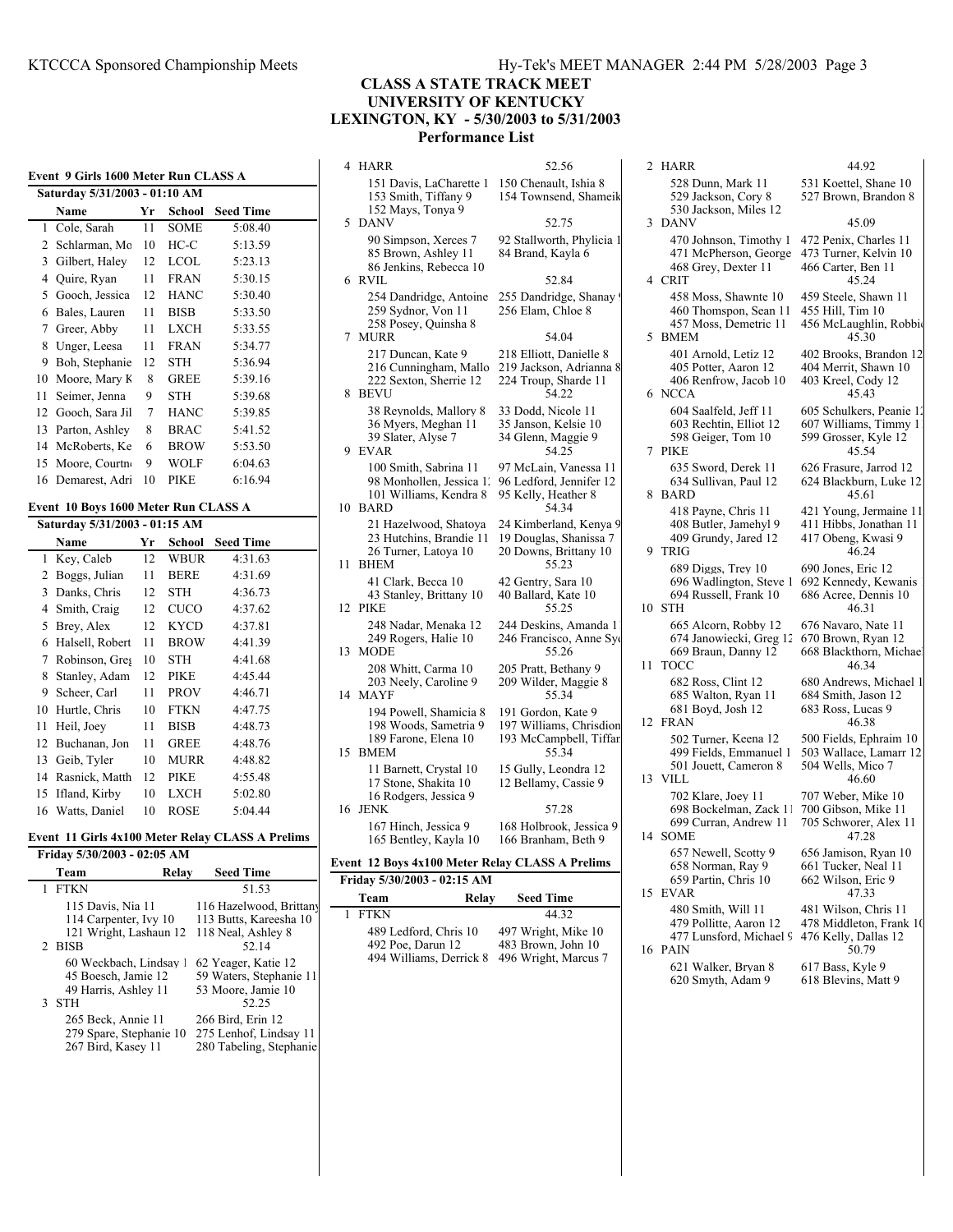# KTCCCA Sponsored Championship Meets Hy-Tek's MEET MANAGER 2:44 PM 5/28/2003 Page 4

# **CLASS A STATE TRACK MEET UNIVERSITY OF KENTUCKY LEXINGTON, KY - 5/30/2003 to 5/31/2003 Performance List**

|                             |     |             |                                                   |    | 15 Joyce, Bailey                      | 9              | <b>PIKE</b> | 56.82                                           |    | 13 Moody, Ryan                        |    | 10 KYCD     | 2:09.70                                       |
|-----------------------------|-----|-------------|---------------------------------------------------|----|---------------------------------------|----------------|-------------|-------------------------------------------------|----|---------------------------------------|----|-------------|-----------------------------------------------|
|                             |     |             | Event 13 Girls 400 Meter Dash CLASS A Prelims     |    | 16 Short, Veronic: 11                 |                | JENK        | 1:02.28                                         |    | 14 Hamrick, Matt                      | 11 | <b>FUCO</b> | 2:10.49                                       |
| Friday 5/30/2003 - 02:25 AM |     |             |                                                   |    |                                       |                |             |                                                 | 15 | Grimm, Chris                          | 9  | <b>JENK</b> | 2:13.37                                       |
| Name                        | Yr  |             | <b>School</b> Seed Time                           |    |                                       |                |             | Event 16 Boys 300 Meter Hurdles CLASS A Prelims |    | 16 Shetty, Abhi                       | 12 | PIKE        | 2:17.40                                       |
| 1 Gordon, Jackie            | 12  | <b>FRAN</b> | 56.90                                             |    | Friday 5/30/2003 - 02:55 AM           |                |             |                                                 |    |                                       |    |             |                                               |
| 2 Sanker, Tara              | 12  | <b>BISB</b> | 59.55                                             |    | Name                                  | Yr             |             | <b>School</b> Seed Time                         |    |                                       |    |             | Event 19 Girls 200 Meter Dash CLASS A Prelims |
| 3 Dooley, Megar             | 9   | <b>STH</b>  | 1:01.08                                           |    | 1 Navaro, Nate                        | 11             | <b>STH</b>  | 40.71                                           |    | Friday 5/30/2003 - 03:05 AM           |    |             |                                               |
| 4 Mitchell, Talith          | -12 | <b>FTKN</b> | 1:01.53                                           |    | 2 Miller, Kevin                       |                | 12 NCCA     | 41.05                                           |    | Name                                  |    |             | Yr School Seed Time                           |
| 5 Mayes, Lanika             | 9   | <b>TRIG</b> | 1:01.55                                           |    | 3 Adkins, Josh                        | 11             | <b>RACE</b> | 41.79                                           |    | 1 Gordon, Jackie                      | 12 | <b>FRAN</b> | 26.35                                         |
| 6 Higgins, Monic 12         |     | <b>FRAN</b> | 1:01.62                                           |    | 4 Kleier, Ryan                        | 12             | <b>KYCD</b> | 42.28                                           |    | 2 Body, Amanda                        | 10 | HARL        | 26.43                                         |
| 7 Forrest, Mason            | 9   | CA-L        | 1:01.63                                           |    | 5 Rechtin, Rory                       | 12             | <b>BEVU</b> | 42.42                                           |    | 3 Davis, Nia                          | 11 | <b>FTKN</b> | 26.62                                         |
| 8 Musick, Mandy             | 9   | <b>FVIE</b> | 1:02.87                                           |    | 6 Steele, Shawn                       | 11             | <b>CRIT</b> | 42.62                                           |    | 4 Sanker, Tara                        | 12 | <b>BISB</b> | 26.65                                         |
| 9 McNamara, Rc 10           |     | CARR        | 1:03.20                                           |    | 7 Rechtin, Elliot                     |                | 12 NCCA     | 42.67                                           |    | 5 Dandridge, An                       | 10 | RVIL        | 26.70                                         |
| 10 Childers, Sama           | 11  | <b>LXCH</b> | 1:03.50                                           |    | 8 McLaughlin, R                       | 12             | <b>CRIT</b> | 42.69                                           |    | 6 Holder, Shareil                     | 7  | <b>FUCO</b> | 26.87                                         |
| 11 Bryant, Kezia            | 8   | <b>FTKN</b> | 1:03.53                                           |    | 9 Bretz, Ryan                         | 11             | <b>NICH</b> | 42.88                                           |    | 7 Ashley, Marsha                      | 12 | FTKN        | 26.91                                         |
| 12 Holder, Daneci           | 9   | <b>FUCO</b> | 1:04.26                                           |    | 10 Martin, Matt                       | 12             | <b>BISB</b> | 43.18                                           |    | 8 Mitchell, Laura                     | 10 | <b>MURR</b> | 27.07                                         |
| 13 Enix, Catlin             | 10  | <b>EVAR</b> | 1:04.59                                           |    | 11 Ray, Mickey                        | 9              | <b>GREE</b> | 43.35                                           |    | 9 Younger, Kam                        | 10 | <b>NCCA</b> | 27.09                                         |
| 14 Parker, Laura            | 9   | <b>MODE</b> | 1:05.52                                           |    | 12 Bartram, Greg                      | 12             | <b>KYCD</b> | 43.96                                           |    | 10 Dodd, Nicole                       | 11 | <b>BEVU</b> | 27.14                                         |
| 15 Demarest, Adri           | 10  | PIKE        | 1:07.50                                           | 13 | Gamble, Thom                          | 12             | HC-L        | 44.03                                           | 11 | Dooley, Megar                         | 9  | <b>STH</b>  | 27.36                                         |
| 16 Moore, Sarah             | 12  | <b>WOLF</b> | 1:08.47                                           |    | 14 Mason, Joey                        | 10             | <b>BERE</b> | 44.07                                           |    | 12 Ledford, Jenni1                    | 12 | EVAR        | 27.52                                         |
|                             |     |             |                                                   |    | 15 Dunn, Dexter                       | 10             | WOLF        | 49.43                                           | 13 | Forrest, Mason                        | 9  | CA-L        | 27.60                                         |
|                             |     |             | Event 14 Boys 400 Meter Dash CLASS A Prelims      |    | 16 Tackett, Micha                     | 10             | PIKE        | 53.01                                           |    | 14 Hazelwood, Sh                      | 8  | <b>BARD</b> | 27.63                                         |
| Friday 5/30/2003 - 02:35 AM |     |             |                                                   |    |                                       |                |             |                                                 |    | 15 Smith, Tiffany                     | 9  | <b>HARR</b> | 27.80                                         |
| Name                        | Yr  |             | <b>School</b> Seed Time                           |    | Event 17 Girls 800 Meter Dash CLASS A |                |             |                                                 |    | 16 Nadar, Menaka                      | 12 | PIKE        | 28.26                                         |
| 1 Frisby, Anthon 11         |     | <b>RACE</b> | 50.87                                             |    | Saturday 5/31/2003 - 02:25 AM         |                |             |                                                 |    | 17 Holbrook, Jess                     | 9  | <b>JENK</b> | 28.36                                         |
| 2 Hazelwood, BJ 12          |     | <b>FTKN</b> | 51.74                                             |    | Name                                  | Yr             | School      | <b>Seed Time</b>                                |    |                                       |    |             |                                               |
| 3 Endy, Matt                | 12  | <b>KYCD</b> | 52.03                                             |    | 1 Schlarman, Mo                       | -10            | $HC-C$      | 2:17.44                                         |    |                                       |    |             | Event 20 Boys 200 Meter Dash CLASS A Prelims  |
| 4 Tatum, Scott              | 11  | CA-L        | 52.22                                             |    | 2 Clark, Stephani 12                  |                | <b>BISB</b> | 2:24.01                                         |    | Friday 5/30/2003 - 03:15 AM           |    |             |                                               |
| 5 Graves, Mill              | 12  | <b>SAYR</b> | 52.30                                             |    | 3 Cole, Sarah                         | 11             | <b>SOME</b> | 2:24.73                                         |    | Name                                  | Yr | School      | <b>Seed Time</b>                              |
| 6 Hamrick, Matt             |     | 11 FUCO     | 52.60                                             |    | 4 Gooch, Jessica                      | 12             | <b>HANC</b> | 2:25.09                                         |    | 1 Jamison, Ryan                       | 10 | <b>SOME</b> | 22.64                                         |
| 7 Guest, Jordan             | 11  | <b>DANV</b> | 52.60                                             |    | 5 Gordon, Jackie                      | 12             | FRAN        | 2:25.44                                         |    | 2 Arnold, Letiz                       | 12 | <b>BMEM</b> | 22.87                                         |
| 8 Cavanaugh, Da 11          |     | <b>TRIG</b> | 52.87                                             |    | 6 Forbes, Jenny                       | 12             | <b>STH</b>  | 2:28.84                                         |    | 3 Frisby, Anthon                      | 11 | RACE        | 23.10                                         |
| 9 Child, Cory               | 12  | <b>STM</b>  | 53.03                                             | 7  | Seimer, Jenna                         | 9              | <b>STH</b>  | 2:29.26                                         |    | 4 Mitchell, Ontre                     | 12 | <b>GREE</b> | 23.14                                         |
| 10 Mitchell, Ontre 12       |     | <b>GREE</b> | 53.24                                             |    | 8 Greer, Abby                         | 11             | LXCH        | 2:29.32                                         |    | 5 Ledford, Chris                      | 10 | FTKN        | 23.15                                         |
| 11 Moss, Jon                | 12  | <b>BISB</b> | 53.43                                             | 9. | Turner, Audra                         | 11             | MCEL        | 2:30.00                                         |    | 6 Hill, Tim                           | 10 | <b>CRIT</b> | 23.17                                         |
| 12 Wright, Evan             |     | 12 LXCH     | 53.63                                             |    | 10 Gooch, Sara Jil                    | 7              | <b>HANC</b> | 2:30.39                                         |    | 7 Davis, Ryan                         | 12 | <b>LCOL</b> | 23.31                                         |
| 13 O'Reilly, Will           | 11  | WALT        | 53.65                                             | 11 | Gerner, Laura                         | 9              | <b>NCCA</b> | 2:30.72                                         |    | 8 Cavanaugh, Da                       | 11 | <b>TRIG</b> | 23.34                                         |
| 14 McCutchen, A             | 10  | <b>CUCO</b> | 54.16                                             | 12 | Carder, Jessica                       | 12             | <b>CRIT</b> | 2:31.49                                         | 9  | Sullivan, Paul                        | 12 | PIKE        | 23.37                                         |
| 15 Tackett, Jonah           | 11  | <b>JENK</b> | 54.25                                             |    | 13 Campbell, Coll                     | $\overline{7}$ | <b>LCOL</b> | 2:33.00                                         | 10 | Turner, Kelvin                        | 10 | DANV        | 23.56                                         |
| 16 Thompson, Na             | 10  | <b>JENK</b> | 54.52                                             |    | 14 Moore, Courtno                     | -9             | <b>WOLF</b> | 2:33.02                                         |    | 11 Williams, Timi                     | 11 | <b>NCCA</b> | 23.58                                         |
|                             |     |             |                                                   |    | 15 Anderson, Beth                     | 9              | $CA-L$      | 2:34.57                                         | 12 | Turner, Keena                         | 12 | FRAN        | 23.70                                         |
|                             |     |             | Event  15 Girls 300 Meter Hurdles CLASS A Prelims |    | 16 Dye, Sarah Bet 11                  |                | PIKE        | 2:38.17                                         |    | 13 Young, Michae                      | 11 | PARI        | 23.71                                         |
| Friday 5/30/2003 - 02:45 AM |     |             |                                                   |    |                                       |                |             |                                                 |    | 14 Frasure, Jarrod                    | 12 | PIKE        | 23.74                                         |
| Name                        |     |             | Yr School Seed Time                               |    | Event 18 Boys 800 Meter Dash CLASS A  |                |             |                                                 |    | 15 Young, Jermain                     | 11 | <b>BARD</b> | 23.74                                         |
| 1 Preston, Lasher 11        |     | <b>FVIE</b> | 45.40                                             |    | Saturday 5/31/2003 - 02:35 AM         |                |             |                                                 |    | 16 Saalfeld, Jeff                     |    | 11 NCCA     | 24.14                                         |
| 2 Torian, Rizpah 12         |     | <b>TRIG</b> | 45.75                                             |    | Name                                  |                |             | Yr School Seed Time                             |    |                                       |    |             |                                               |
| 3 Jones, Elisabet 12 LXCH   |     |             | 46.67                                             |    | 1 Endy, Matt                          |                | 12 KYCD     | 1:58.45                                         |    | Event 21 Girls 3200 Meter Run CLASS A |    |             |                                               |
| 4 Holder, Shareil           | 7   | <b>FUCO</b> | 47.01                                             |    | 2 Hazelwood, BJ                       | 12             | FTKN        | 2:01.17                                         |    | Saturday 5/31/2003 - 02:50 AM         |    |             |                                               |
| 5 Gibbs, Beth               | 11  | <b>KYCD</b> | 47.06                                             |    | 3 Danks, Chris                        | 12             | <b>STH</b>  | 2:03.08                                         |    | Name                                  |    |             | Yr School Seed Time                           |
| 6 Graham, Joelly            |     | 11 CA-L     | 47.70                                             |    | 4 Smith, Craig                        | 12             | <b>CUCO</b> | 2:04.03                                         |    | 1 Cole, Sarah                         | 11 | <b>SOME</b> | 11:16.93                                      |
| 7 Mitchell, Laura 10        |     | <b>MURR</b> | 47.81                                             |    | 5 Ervin, Clint                        | 12             | <b>GREE</b> | 2:04.84                                         |    | 2 Gilbert, Haley                      |    | 12 LCOL     | 12:09.06                                      |
| 8 Bird, Kasey               |     | 11 STH      | 48.09                                             |    | 6 Fette, Pat                          | 11             | <b>STH</b>  | 2:05.39                                         |    | 3 Quire, Ryan                         |    | 11 FRAN     | 12:12.92                                      |
| 9 Bivens, Amber 12          |     | <b>HANC</b> | 48.41                                             |    | 7 Holstein, Tyler                     | 12             | <b>RACE</b> | 2:07.09                                         |    | 4 Unger, Leesa                        | 11 | FRAN        | 12:14.97                                      |
| 10 Young, Jill              | 11  | <b>BISB</b> | 49.61                                             |    | 8 Graves, Mill                        | 12             | SAYR        | 2:07.54                                         |    | 5 Schlarman, Mc                       | 10 | HC-C        | 12:20.03                                      |
| 11 Bird, Erin               | 12  | <b>STH</b>  | 49.75                                             |    | 9 Hicks, Nathan                       | 11             | NICH        | 2:07.78                                         |    | 6 Nugent, Maggi                       | 11 | <b>LCOL</b> | 12:30.09                                      |
| 12 Woolum, Meas             | -11 | <b>PINE</b> | 50.00                                             |    | 10 Rechtin, Ross                      | 12             | <b>BEVU</b> | 2:07.79                                         |    | 7 Bivens, Robin                       | 7  | <b>HANC</b> | 12:35.68                                      |
| 13 Miller, Shatoni 11       |     | <b>DANV</b> | 50.63                                             |    | 11 Wells, Bill                        |                | 12 STF      | 2:08.14                                         |    | 8 Moore, Mary K                       | 8  | <b>GREE</b> | 12:41.71                                      |
| 14 Cowan, Caiti             | 8   | <b>SOME</b> | 51.07                                             |    | 12 Smith, Jacob                       |                | 11 HANC     | 2:09.49                                         |    | 9 Kennedy, Ama                        |    | 10 STH      | 12:52.49                                      |
|                             |     |             |                                                   |    |                                       |                |             |                                                 |    |                                       |    |             |                                               |
|                             |     |             |                                                   |    |                                       |                |             |                                                 |    |                                       |    |             |                                               |
|                             |     |             |                                                   |    |                                       |                |             |                                                 |    |                                       |    |             |                                               |
|                             |     |             |                                                   |    |                                       |                |             |                                                 |    |                                       |    |             |                                               |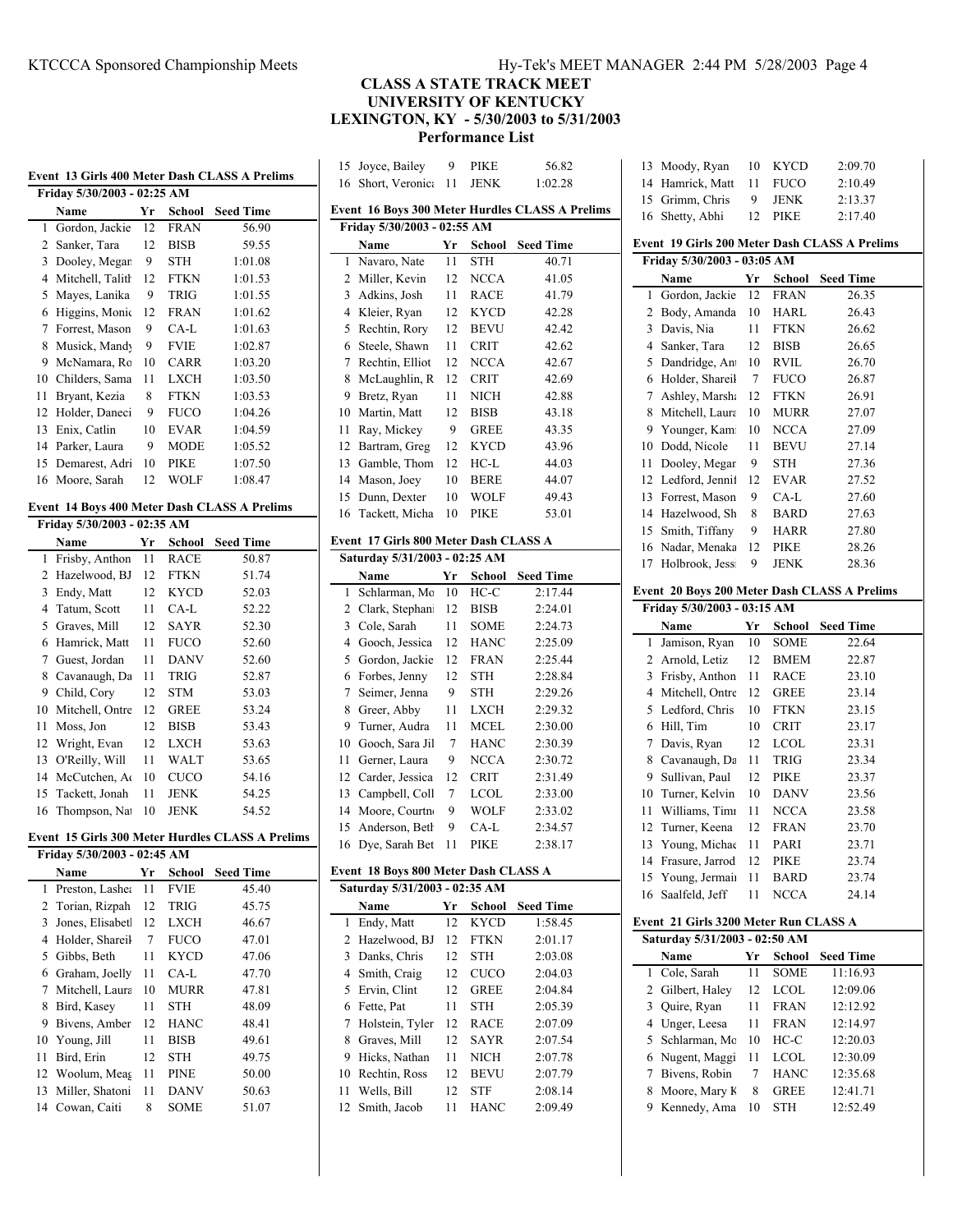# **CLASS A STATE TRACK MEET UNIVERSITY OF KENTUCKY LEXINGTON, KY - 5/30/2003 to 5/31/2003**

**Performance List**

| Event 21  (Girls 3200 Meter Run CLASS A) |   |             |          |
|------------------------------------------|---|-------------|----------|
| 10 Hentz, Courtne                        | 9 | <b>STH</b>  | 12:54.78 |
| 11 Grizzle, Kelsey 12                    |   | <b>RACE</b> | 13:00.61 |
| 12 Wheat, Jessi                          |   | CUCO        | 13:04.54 |
| 13 McRoberts, Ke                         | 6 | <b>BROW</b> | 13:06.24 |
| 14 Young, Lindse                         | 6 | <b>HANC</b> | 13:22.76 |
| 15 Moore, Courtn                         | 9 | <b>WOLF</b> | 14:17.91 |
| 16 Hinch, Jessica                        | 9 | JENK        | 14:44.46 |

## **Event 22 Boys 3200 Meter Run CLASS A**

| Saturday 5/31/2003 - 03:05 AM |                 |    |             |                  |  |  |
|-------------------------------|-----------------|----|-------------|------------------|--|--|
|                               | Name            | Yr | School      | <b>Seed Time</b> |  |  |
| 1                             | Danks, Chris    | 12 | STH         | 10:00.60         |  |  |
| 2                             | Brey, Alex      | 12 | <b>KYCD</b> | 10:19.24         |  |  |
| 3                             | Halsell, Robert | 11 | <b>BROW</b> | 10:21.81         |  |  |
| 4                             | Scheer, Carl    | 11 | <b>PROV</b> | 10:30.58         |  |  |
| 5                             | Bieger, Reggie  | 9  | <b>STH</b>  | 10:30.62         |  |  |
| 6                             | Nason, Joe      | 12 | HC-L        | 10:31.46         |  |  |
| 7                             | Barker, Alex    | 8  | ROSE        | 10:32.76         |  |  |
| 8                             | Stanley, Adam   | 12 | <b>PIKE</b> | 10:35.88         |  |  |
| 9                             | Heil, Joey      | 11 | <b>BISB</b> | 10:36.07         |  |  |
| 10                            | Middleton, Ros  | 11 | LUDL.       | 10:40.24         |  |  |
| 11                            | Boggs, Julian   | 11 | <b>BERE</b> | 10:43.72         |  |  |
| 12                            | Wardrip, Jerem  | 09 | <b>HANC</b> | 10:50.16         |  |  |
| 13                            | Hurtle, Chris   | 10 | <b>FTKN</b> | 10:56.74         |  |  |
| 14                            | Buchanan, Jon   | 11 | <b>GREE</b> | 10:57.57         |  |  |
| 15                            | Holstein, Tyler | 12 | RACE        | 10:59.05         |  |  |
| 16                            | Rasnick, Matth  | 12 | PIKE        | 11:22.72         |  |  |

# **Event 23 Girls 4x400 Meter Relay CLASS A Prelims Friday 5/30/2003 - 03:25 AM**

| Team                                                                                | Relay | <b>Seed Time</b>                                                                    |
|-------------------------------------------------------------------------------------|-------|-------------------------------------------------------------------------------------|
| 1 BISB                                                                              |       | 4:08.57                                                                             |
| 48 Goetz, Erica 11<br>44 Bales, Lauren 11<br>60 Weckbach, Lindsay 1<br>2 LXCH       |       | 47 Clark, Stephanie 12<br>56 Sanker, Tara 12<br>63 Young, Jill 11<br>4:10.35        |
| 175 Harkins, Hannah 12<br>174 Greer, Abby 11<br>172 Bunge, Jenny 11<br>3 TRIG       |       | 173 Childers, Samantha<br>177 Jones, Elisabeth 12<br>176 Ifland, Dani 12<br>4:14.58 |
| 289 Torian, Rizpah 12<br>285 Martin, Jennifer 11<br>288 Simmons, Amanda<br>4 STH    |       | 287 McGee, Mandee 12<br>286 Mayes, Lanika 9<br>292 Wilson, Jerika 10<br>4:16.40     |
| 267 Bird, Kasey 11<br>265 Beck, Annie 11<br>279 Spare, Stephanie 10<br>5 FTKN       |       | 266 Bird, Erin 12<br>270 Dooley, Megan 9<br>275 Lenhof, Lindsay 11<br>4.1769        |
| 117 Mitchell, Talitha 12<br>113 Butts, Kareesha 10<br>120 White, Megan 12<br>6 NCCA |       | 112 Bryant, Kezia 8<br>114 Carpenter, Ivy 10<br>116 Hazelwood, Brittany<br>4:18.01  |
| 237 Voet, Danielle 12<br>238 Younger, Kami 10<br>226 Dawn, Angela 11                |       | 233 Luttjohann, Lacey 9<br>235 Manning, Jessica 12<br>228 Gerner, Laura 9           |

|                  | 7 CA-L                                                                                  | 4:18.07                                                                           |
|------------------|-----------------------------------------------------------------------------------------|-----------------------------------------------------------------------------------|
| 8                | 68 Anderson, Bethany 9<br>73 Graham, Joellyn 11<br>77 Rowland, Lynnesy 9<br><b>DANV</b> | 71 Forrest, Mason 9<br>70 Flaherty, Lauren 11<br>76 O'Donnell, Mandy 9<br>4:18.44 |
| 9                | 84 Brand, Kayla 6<br>92 Stallworth, Phylicia 1<br>91 Snapp, Kaitlin 3<br><b>FVIE</b>    | 89 Pace, Erin 12<br>93 Trueblood, Cassie 12<br>88 Napier, Krystal 10<br>4:18.55   |
|                  | 105 Litteral, Amber 10<br>106 Musick, Mandy 9<br>102 Boyd, Ally 9                       | 108 Preston, Sharay 9<br>107 Preston, Lashea 11                                   |
| 10               | <b>MAYF</b>                                                                             | 4:20.92                                                                           |
| 11               | 196 Swick, Elena 10<br>187 Byrn, Kirsten 8<br>195 Roberson, Angelicia<br>RVIL           | 189 Farone, Elena 10<br>188 Crowder, Amy 8<br>192 Hall, Tamika 9<br>4:23.90       |
| 12 <sup>12</sup> | 254 Dandridge, Antoine<br>259 Sydnor, Von 11<br>257 Jones, Loreal 10<br><b>HANC</b>     | 255 Dandridge, Shanay<br>256 Elam, Chloe 8<br>253 Chambers, Anne 8<br>4:25.09     |
| 13               | 145 Powers, Rachel 9<br>136 Bivens, Amber 12<br><b>MODE</b>                             | 139 Gooch, Jessica 12<br>146 Saltzman, Abbie 10<br>4:31.82                        |
| 14               | 204 Parker, Laura 9<br>202 Lunsford, Brittany 1<br>MCEL                                 | 203 Neely, Caroline 9<br>205 Pratt, Bethany 9<br>4:35.00                          |
| 15               | 213 Gehring, Alesha 9<br>214 Phillips, Meg 11<br>PIKE                                   | 212 Carrender, Heather<br>215 Turner, Audra 11<br>4:38.88                         |
| 16               | 241 Combs, Elizabeth 1<br>249 Rogers, Halie 10<br><b>WOLF</b>                           | 243 Demarest, Adrienne<br>245 Dye, Sarah Beth 11<br>4:53.93                       |
|                  | 297 Moore, Courtney 9<br>299 Moore, Sarah 12                                            | 298 Moore, Rebecca 11<br>300 Reynolds, Chrissy 9                                  |

| Fridav 5/30/2003 - 03:35 AM                                                       |       |                                                                                   |  |  |  |  |  |
|-----------------------------------------------------------------------------------|-------|-----------------------------------------------------------------------------------|--|--|--|--|--|
| Team                                                                              | Relay | <b>Seed Time</b>                                                                  |  |  |  |  |  |
| 1 NCCA                                                                            |       | 3:30.70                                                                           |  |  |  |  |  |
| 604 Saalfeld, Jeff 11<br>605 Schulkers, Peanie 12<br>598 Geiger, Tom 10<br>2 BISB |       | 599 Grosser, Kyle 12<br>603 Rechtin, Elliot 12<br>600 Heil, Bradley 11<br>3:32.43 |  |  |  |  |  |
| 440 Moss. Jon 12<br>436 Fryer, CJ 12<br>446 Rundick, Jon 12<br>3 RACE             |       | 451 Waymeyer, Kyle 12<br>449 Schuchter, Dave 12<br>434 Deaton, Matt 11<br>3:32.50 |  |  |  |  |  |
| 642 Frisby, Anthony 11<br>641 Boyd, Matt 12<br>648 Sammons, Tyler 12<br>4 KYCD    |       | 649 Shope, Josh 12<br>639 Adkins, Josh 11<br>640 Boyd, Cam 12<br>3.3480           |  |  |  |  |  |
| 548 Brey, Alex 12<br>551 Endy, Matt 12<br>555 Kleier, Ryan 12                     |       | 547 Bartram, Greg 12<br>556 Moody, Ryan 10                                        |  |  |  |  |  |

| 4.10.07                                                                     | J  | TТ                                                   |
|-----------------------------------------------------------------------------|----|------------------------------------------------------|
| Forrest, Mason 9                                                            |    |                                                      |
| Flaherty, Lauren 11<br>O'Donnell, Mandy 9<br>4:18.44                        |    | $\overline{\phantom{a}}$<br>6 CU                     |
| Pace, Erin 12                                                               |    |                                                      |
| Trueblood, Cassie 12<br>Napier, Krystal 10<br>4:18.55                       | 7  | $\overline{\phantom{a}}$<br>$\angle$<br>GI           |
| 3 Preston, Sharay 9<br>7 Preston, Lashea 11                                 |    |                                                      |
| 4:20.92                                                                     | 8  | H/                                                   |
| ) Farone, Elena 10<br>3 Crowder, Amy 8<br>2 Hall, Tamika 9<br>4:23.90       | 9  | BE                                                   |
| 5 Dandridge, Shanay<br><b>Elam</b> , Chloe 8<br>Chambers, Anne 8<br>4:25.09 | 10 | $\angle$<br>$\angle$<br>B/                           |
| Gooch, Jessica 12<br>5 Saltzman, Abbie 10<br>4:31.82                        |    | $\overline{\phantom{a}}$<br>$\overline{\phantom{a}}$ |
| 3 Neely, Caroline 9<br>Fratt, Bethany 9<br>4:35.00                          | 11 | TF<br>t<br>t                                         |
| 2 Carrender, Heather<br>5 Turner, Audra 11<br>4:38.88                       | 12 | t<br>L)                                              |
| B Demarest, Adrienne<br>5 Dye, Sarah Beth 11<br>4:53.93                     | 13 | <b>ST</b>                                            |
| 3 Moore, Rebecca 11<br>Reynolds, Chrissy 9                                  |    | t<br>t                                               |

#### **Event 24 Boys 4x400 Meter Relay CLASS A Prelims Friday 5/30/2003 - 03:35 AM**

| <b>Seed Time</b>                                                                         | 59<br>58                                 |
|------------------------------------------------------------------------------------------|------------------------------------------|
| 3:30.70<br>99 Grosser, Kyle 12<br>3 Rechtin, Elliot 12<br>00 Heil, Bradley 11<br>3:32.43 | 59<br>15 PIK<br>62<br>63<br>16 JEN<br>53 |
| 51 Waymeyer, Kyle 12<br>49 Schuchter, Dave 12<br>34 Deaton, Matt 11<br>3:32.50           | 54<br>54<br>Event 25                     |
| 49 Shope, Josh 12<br>39 Adkins, Josh 11<br>40 Boyd, Cam 12<br>3:34.80                    | <b>Saturd</b><br>Nai<br>Bla              |
| 17 Bartram, Greg 12                                                                      | My<br>$\overline{2}$                     |

|                   | 486 Hazelwood, BJ 12<br>497 Wright, Mike 10                            | 491 Payne, Chris 10                                                                  |
|-------------------|------------------------------------------------------------------------|--------------------------------------------------------------------------------------|
| CUCO<br>6         | 490 McDaniels, Dustin 1                                                | 483 Brown, John 10<br>495 Williams, Tramarcu<br>3:38.68                              |
|                   | 462 Duvall, Josh 11<br>464 McCutchen, Adam<br>463 Garmon, Kenny 10     | 461 Alexander, Ken 10<br>465 Smith, Craig 12                                         |
| <b>GREE</b><br>7  | 509 Dengel, Paul 11                                                    | 3:38.85<br>507 Buchanan, Jon 11                                                      |
| 8<br><b>HARR</b>  | 512 Mitchell, Ontrell 12<br>514 Ray, Mickey 9                          | 511 Ervin, Clint 12<br>513 Pegram, Britt 12<br>3:39.56                               |
| <b>BEVU</b><br>9  | 530 Jackson, Miles 12<br>531 Koettel, Shane 10<br>527 Brown, Brandon 8 | 533 Masterson, Kenton 9<br>529 Jackson, Cory 8<br>532 Masterson, DeMark<br>3:39.81   |
| <b>BARD</b><br>10 | 427 Rechtin, Ross 12<br>425 Kidney, Derek 12<br>429 Wright, Jeremy 09  | 426 Rechtin, Rory 12<br>428 Schmitz, Josh 09<br>424 Adams, Lincoln 9<br>3:39.87      |
| <b>TRIG</b><br>11 | 418 Payne, Chris 11<br>412 Hillard, Adam 12<br>417 Obeng, Kwasi 9      | 411 Hibbs, Jonathan 11<br>408 Butler, Jamehyl 9<br>420 Wiggington, Joseph<br>3:41.91 |
| <b>LXCH</b><br>12 | 688 Cavanaugh, Dangel<br>695 Story, Spencer 12<br>697 Woodall, Tommy 9 | 686 Acree, Dennis 10<br>693 Meyer, Mason 10<br>687 Acree, Greg 9<br>3:42.04          |
|                   | 567 Myers, Lawrence 12<br>568 Wright, Evan 12<br>562 Greer, John 9     | 565 McCorkle, Kevin 10<br>564 Lally, Andrew 12                                       |
| 13<br>STH         | 676 Navaro, Nate 11                                                    | 3:42.76<br>673 Fette, Pat 11                                                         |
| <b>MURR</b><br>14 | 678 Soper, David 9<br>665 Alcorn, Robby 12                             | 671 Cox, Tommy 9<br>675 Kennedy, Brady 12<br>3:43.41                                 |
|                   | 591 Hudson, Brooks 9<br>589 Darnell, Seth 10<br>590 Geib, Tyler 10     | 592 McDowell, Justin 10<br>588 Anderson, Logan 10<br>593 Troup, Rashad 9             |
| <b>PIKE</b><br>15 | 623 Beeler, Ben 12                                                     | 3:46.15<br>624 Blackburn, Luke 12                                                    |
| <b>JENK</b><br>16 | 636 Sykes, Matthew 12                                                  | 628 Lowndes, Curt 12<br>3:59.57                                                      |
|                   | 538 Adams, Aaron 9<br>544 Tackett, Jonah 11<br>542 Peixoto, Luiz 12    | 539 Bentley, Jared 10<br>540 Grimm, Chris 9<br>543 Potter, Joby 12                   |

#### **5 Girls Shot Put CLASS A Saturday 5/31/2003 - 12:30 AM**

| Saturgay 5/31/2003 - 12:30 AM |    |             |                         |  |  |  |  |
|-------------------------------|----|-------------|-------------------------|--|--|--|--|
| Name                          | Yr |             | <b>School Seed Mark</b> |  |  |  |  |
| 1 Blackburn, Bet 12           |    | <b>LUDL</b> | 38-06.25                |  |  |  |  |
| 2 Myers, Meghar               | 11 | <b>BEVU</b> | 32-10.50                |  |  |  |  |
| 3 McGraw, Moll                | 9  | <b>NCCA</b> | 31-09.25                |  |  |  |  |
| 4 Schipp, Alicia              | 12 | <b>STM</b>  | 31-03.00                |  |  |  |  |
| 5 Willoughby, M 12            |    | HC-L        | 31-02.00                |  |  |  |  |
| 6 Bailey, Cherrel             | 9  | <b>FTKN</b> | 31-01.00                |  |  |  |  |
| 7 Donlow, Nicol               | 10 | <b>BMEM</b> | 30-05.00                |  |  |  |  |
|                               |    |             |                         |  |  |  |  |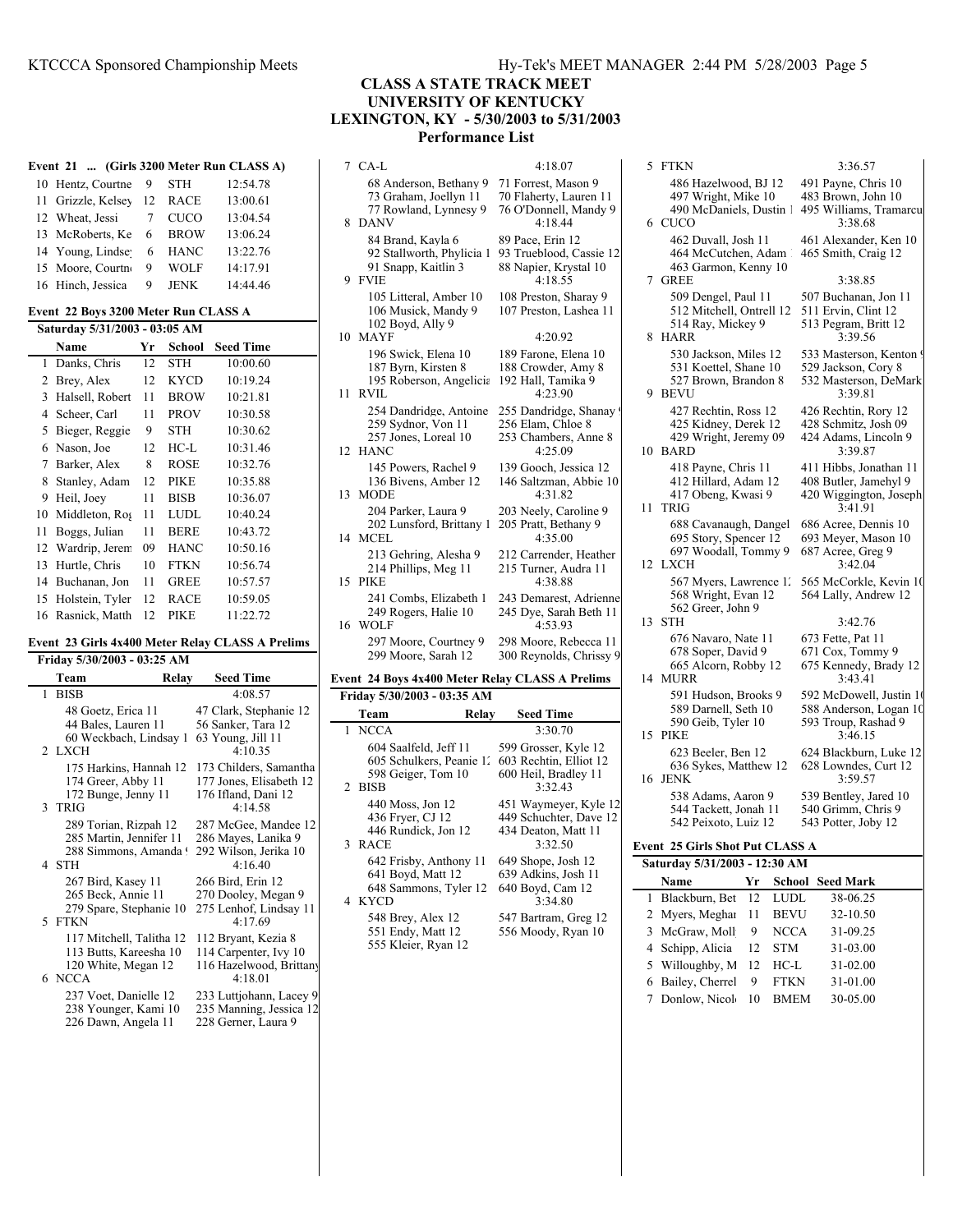| 1y-Tek's MEET MANAGER 2:44 PM 5/28/2003 Page 6 |  |  |  |  |
|------------------------------------------------|--|--|--|--|
|------------------------------------------------|--|--|--|--|

**CLASS A STATE TRACK MEET**

**UNIVERSITY OF KENTUCKY**

**LEXINGTON, KY - 5/30/2003 to 5/31/2003**

**Performance List**

|     | 4 Bartleson, Bria | 12  | HARR        | 128-05 |
|-----|-------------------|-----|-------------|--------|
|     | 5 Deguire, Sean   | 11  | CFEL.       | 128-03 |
|     | 6 Dorman, Willie  | 12  | RVIL        | 126-07 |
|     | 7 Davis, Jacob    | 12  | <b>GREE</b> | 124-04 |
| 8   | Parsons, Gail     | 11  | METC        | 123-02 |
| 9   | Barnes, Wesley    | 12  | <b>BARD</b> | 118-00 |
| 10  | Copley, Prestor   | 12  | <b>KYCD</b> | 118-00 |
| 11  | Futscher, Bryai   | 12  | <b>BISB</b> | 117-08 |
|     | 12 Neace, Anthon  | 12. | <b>RACE</b> | 116-06 |
| 13. | Todd, Steven      | 11  | LEEC        | 115-10 |
|     | 14 Phirman, Zach  | 11  | <b>BISB</b> | 115-06 |
|     | 15 Thomspon, Sea  | 11  | <b>CRIT</b> | 115-02 |
|     | 16 Lockhart. Will | 9   | PIKE        | 103-04 |

# **Event 29 Girls Long Jump CLASS A**

| Friday 5/30/2003 - 12:30 AM |                 |    |             |                  |  |  |
|-----------------------------|-----------------|----|-------------|------------------|--|--|
|                             | Name            | Yr | School      | <b>Seed Mark</b> |  |  |
| 1                           | Brown, Domin    | 11 | <b>FTKN</b> | 17-05.00         |  |  |
| 2                           | Ashley, Marsha  | 12 | <b>FTKN</b> | 17-01.75         |  |  |
| 3                           | Jones, Elisabet | 12 | LXCH        | 17-01.50         |  |  |
| 4                           | Hickman, Cass   | 11 | <b>BARD</b> | 16-04.75         |  |  |
| 5                           | Gibbs, Beth     | 11 | <b>KYCD</b> | 16-01.75         |  |  |
| 6                           | Studer, Leann   | 12 | <b>BISB</b> | 16-01.25         |  |  |
| 7                           | Davis, Lindsay  | 10 | <b>STH</b>  | 15-10.00         |  |  |
| 8                           | Mitchell, Laura | 10 | <b>MURR</b> | 15-09.50         |  |  |
| 9                           | Lloyd, Jessica  | 12 | <b>BISB</b> | 15-07.75         |  |  |
| 10                          | Wallace, Heath  | 12 | <b>TRIG</b> | 15-06.25         |  |  |
| 11                          | Smith, Tiffany  | 9  | <b>HARR</b> | 15-06.00         |  |  |
| 12                          | Miller, Shatoni | 11 | <b>DANV</b> | 15-05.50         |  |  |
| 13                          | Cowan, Caiti    | 8  | SOME        | 15-02.00         |  |  |
| 14                          | Woolum, Meag    | 11 | PINE        | 14-03.50         |  |  |
| 15                          | Francisco, Ann  | 10 | PIKE        | 14-02.00         |  |  |
| 16                          | Cline, Alyissa  | 9  | PIKE        | 13-09.50         |  |  |

# **Event 30 Boys Long Jump CLASS A**

| Saturday 5/31/2003 - 12:30 AM             |                               |                 |             |                         |  |
|-------------------------------------------|-------------------------------|-----------------|-------------|-------------------------|--|
|                                           | Name                          | Yr              |             | <b>School Seed Mark</b> |  |
| 1                                         | Grundy, Jared                 | 12              | <b>BARD</b> | 21-06.75                |  |
| 2                                         | Davis, Ryan                   | 12              | <b>LCOL</b> | 21-01.75                |  |
| 3                                         | Brooks, Brando                | 12.             | <b>BMEM</b> | 21-01.00                |  |
| 4                                         | Guest, Jordan                 | 11              | <b>DANV</b> | 20-11.00                |  |
| 5                                         | Smith, Jason                  | 12              | <b>TOCC</b> | 20-10.50                |  |
| 6                                         | Dunn, Mark                    | 11              | <b>HARR</b> | 20-07.50                |  |
| 7                                         | Miller, Kevin                 | 12              | <b>NCCA</b> | 20-05.75                |  |
| 8                                         | Jennings, Chris               | 11              | <b>FVIE</b> | 20-03.50                |  |
| 9                                         | Franklin, Tyler               | 10              | <b>BATH</b> | 20-03.00                |  |
| 10                                        | Arnold, Letiz                 | 12.             | <b>BMEM</b> | 20-03.00                |  |
| 11                                        | Schuchter, Dav                | 12 <sup>2</sup> | <b>BISB</b> | 20-00.50                |  |
| 12                                        | Oden, Kelon                   | 12              | <b>JENK</b> | 20-00.50                |  |
| 13                                        | Jones, Steven                 | 10              | <b>PAIN</b> | 19-11.00                |  |
| 14                                        | Wilson, Chris                 | 11              | <b>EVAR</b> | 19-11.00                |  |
| 15                                        | Norman, Ray                   | 9               | <b>SOME</b> | 19-10.50                |  |
| 16                                        | Janowiecki, Gr                | 12              | STH         | 19-10.00                |  |
| <b>Event 31 Girls Triple Jump CLASS A</b> |                               |                 |             |                         |  |
|                                           | Saturday 5/31/2003 - 12:30 AM |                 |             |                         |  |
|                                           | Name                          | Yг              | School      | <b>Seed Mark</b>        |  |
| 1                                         | Brown, Domin                  | 11              | <b>FTKN</b> | 36-06.75                |  |

|    | 2 Ashley, Marsha  | 12 | <b>FTKN</b> | 36-02.75 |
|----|-------------------|----|-------------|----------|
| 3  | Studer, Leann     | 12 | <b>BISB</b> | 35-06.75 |
| 4  | Hickman, Cass     | 11 | <b>BARD</b> | 35-00.25 |
| 5. | McNear, Shena     | 10 | <b>BARD</b> | 33-05.75 |
| 6  | Miller, Shatoni   | 11 | <b>DANV</b> | 33-05.00 |
| 7  | Body, Amanda      | 10 | HARL        | 33-03.00 |
| 8  | Lloyd, Jessica    | 12 | <b>BISB</b> | 33-00.75 |
| 9  | Hall, Tamika      | 9  | <b>MAYF</b> | 33-00.00 |
| 10 | Wallace, Heath    | 12 | <b>TRIG</b> | 32-07.50 |
| 11 | Byrn, Kirsten     | 8  | <b>MAYF</b> | 32-05.25 |
|    | 12 Holbrook, Jess | 9  | <b>JENK</b> | 31-08.75 |
|    | 13 Armstrong, Ly  | 10 | <b>STH</b>  | 31-06.00 |
| 14 | Cody, Taran       | 12 | <b>CORD</b> | 31-05.50 |
| 15 | Bunge, Jenny      | 11 | <b>LXCH</b> | 31-01.50 |
| 16 | Woolum, Meas      | 11 | <b>PINE</b> | 30-07.00 |

# **Event 32 Boys Triple Jump CLASS A**

| Friday 5/30/2003 - 12:30 AM   |                                  |          |                            |                            |  |  |  |
|-------------------------------|----------------------------------|----------|----------------------------|----------------------------|--|--|--|
|                               | Name                             | Yr       | School                     | <b>Seed Mark</b>           |  |  |  |
| 1                             | Burrowes, P.J.                   | 11       | MIDD                       | 43-01.00                   |  |  |  |
| 2                             | Foushee, Chris                   | 12       | $HC-L$                     | 41-09.00                   |  |  |  |
| 3                             | Child, Cory                      | 12       | STM                        | 41-06.50                   |  |  |  |
| $\overline{4}$                | Duvall, Josh                     | 11       | <b>CUCO</b>                | 41-05.00                   |  |  |  |
| 5                             | Clark, Adam                      | 12       | <b>OWEN</b>                | 41-03.50                   |  |  |  |
| 6                             | Wiggington, Jc                   | 11       | BARD                       | 41-03.00                   |  |  |  |
| 7                             | Gordon, Travel                   | 11       | <b>RVIL</b>                | 40-11.75                   |  |  |  |
| 8                             | Riddle, Matt                     | 10       | <b>ROSE</b>                | 40-11.50                   |  |  |  |
| 9                             | Davis, Ryan                      | 12       | <b>LCOL</b>                | 40-11.00                   |  |  |  |
| 10                            | Schuchter, Dav                   | 12       | <b>BISB</b>                | 40-09.75                   |  |  |  |
| 11                            | Wilson, Trevor                   | 11       | METC                       | 40-09.50                   |  |  |  |
| 12                            | Wilson, Chris                    | 11       | <b>EVAR</b>                | 40-09.50                   |  |  |  |
| 13                            | Norman, Ray                      | 9        | <b>SOME</b>                | 40-08.50                   |  |  |  |
| 14                            | Miller, Kevin                    | 12       | <b>NCCA</b>                | 40-06.75                   |  |  |  |
| 15                            | Thompson, Na                     | 10       | JENK                       | 40-05.00                   |  |  |  |
| 16                            | Tackett, Adam                    | 11       | SFLO                       | 35-05.00                   |  |  |  |
|                               | Event 33 Girls High Jump CLASS A |          |                            |                            |  |  |  |
|                               |                                  |          |                            |                            |  |  |  |
| Saturday 5/31/2003 - 12:30 AM |                                  |          |                            |                            |  |  |  |
|                               |                                  |          |                            |                            |  |  |  |
|                               | Name                             | Yr       |                            | <b>School Seed Mark</b>    |  |  |  |
| 1                             | Gibbs, Beth                      | 11       | <b>KYCD</b>                | 5-04.00                    |  |  |  |
| 2                             | Hickman, Cass                    | 11       | BARD                       | 5-02.00                    |  |  |  |
| 3                             | Dodd, Nicole                     | 11       | <b>BEVU</b>                | 5-00.00                    |  |  |  |
| 4                             | Stallworth, Phy                  | 12       | <b>DANV</b>                | 5-00.00                    |  |  |  |
| 5                             | Smith, Amanda                    | 10       | <b>LYNN</b>                | 5-00.00                    |  |  |  |
| 6                             | Christen, Sarah                  | 12       | <b>BISB</b>                | $4 - 10.00$                |  |  |  |
| 7                             | Ashley, Marsha                   | 12       | <b>FTKN</b>                | $4 - 10.00$                |  |  |  |
| 8<br>9                        | Preston, Lashea<br>Studer, Leann | 11<br>12 | <b>FVIE</b><br><b>BISB</b> | $4 - 10.00$<br>$4 - 10.00$ |  |  |  |
| 10                            |                                  | 11       | <b>STM</b>                 | 4-09.00                    |  |  |  |
| 11                            | Watson, Jackie<br>Ray, Peggy     | 9        | <b>MURR</b>                | 4-09.00                    |  |  |  |
| 12                            | Jenkins, Rebec                   | 10       | <b>DANV</b>                | 4-08.00                    |  |  |  |
| 13                            | Lageman, Racł                    | 11       | <b>STH</b>                 | 4-08.00                    |  |  |  |
| 14                            | Davis, Jordan                    | 11       | <b>CAMP</b>                | 4-08.00                    |  |  |  |
| 15                            | Simmons, Ama                     | 9        | TRIG                       | 4-08.00                    |  |  |  |
| 16                            | Sexton, Sherrie                  | 12       | <b>MURR</b>                | 4-08.00                    |  |  |  |
| 17                            | Barton, Danni                    | 9        | WBUR                       | 4-06.00                    |  |  |  |
| 18                            | Maggard, Moll                    | 8        | <b>HAZA</b>                | 4-04.00                    |  |  |  |
| 19                            | Etienne, Jessica                 | 8        | WOLF                       | 4-04.00                    |  |  |  |

# **Event 25 ... (Girls Shot Put CLASS A)**

|    | 8 Nagel, Jen      | 10 | <b>BISB</b> | 30-00.25 |
|----|-------------------|----|-------------|----------|
| 9. | Oder, Alex        | 12 | <b>FRAN</b> | 29-05.50 |
|    | 10 Gemmer, Katie  | 12 | <b>NCCA</b> | 29-04.75 |
|    | 11 Krutzkamp, Ka  | 11 | <b>BISB</b> | 29-04.75 |
|    | 12 Travis, Megan  | 11 | <b>OBIN</b> | 28-07.00 |
|    | 13 Skeans, Stepha | 12 | SFLO        | 27-03.00 |
|    | 14 Branham, Tam   | 10 | LYNN        | 27-02.50 |
|    | 15 Andrew, Ashle  | 10 | <b>DANV</b> | 26-00.50 |
|    | 16 Thomas, Hope   | 11 | WOLF        | 25-10.00 |
|    |                   |    |             |          |

# **Event 26 Boys Shot Put CLASS A**

| Friday 5/30/2003 - 12:30 AM |                 |    |             |                  |
|-----------------------------|-----------------|----|-------------|------------------|
|                             | Name            | Yr | School      | <b>Seed Mark</b> |
| 1                           | Champion, Chi   | 12 | <b>MAYF</b> | 52-08.50         |
| 2                           | Cohen, Ross     | 12 | <b>KYCD</b> | 47-00.00         |
| 3                           | Yuhas, Jace     | 12 | <b>BARD</b> | 46-07.00         |
| 4                           | Hunter, Adam    | 12 | <b>NICH</b> | 46-05.50         |
| 5                           | Zirbel, Corey   | 10 | <b>MURR</b> | 46-02.50         |
| 6                           | Bartleson, Bria | 12 | <b>HARR</b> | 45-11.50         |
| 7                           | Wilson, Colby   | 12 | <b>MCLE</b> | 45-08.00         |
| 8                           | Ritchie, David  | 11 | <b>BHEM</b> | 44-05.00         |
| 9                           | Pelgen, Kyle    | 12 | <b>BISB</b> | 44-02.50         |
| 10                          | Reid, Sam       | 11 | NICH        | 44-00.50         |
| 11                          | Meyer, Drew     | 12 | HC-C        | 43-09.25         |
| 12                          | Copley, Prestor | 12 | <b>KYCD</b> | 42-07.00         |
| 13                          | Cecil, Drew     | 12 | PIKE        | 41-01.50         |
| 14                          | Parsons, Gail   | 11 | <b>METC</b> | 40-07.00         |
| 15                          | Davis, Jacob    | 12 | <b>GREE</b> | 40-01.00         |
| 16                          | Shocky, Tyler   | 11 | <b>PIKE</b> | 36-10.00         |

# **Event 27 Girls Discus Throw CLASS A**

| Friday 5/30/2003 - 12:30 AM |                  |    |             |                         |  |
|-----------------------------|------------------|----|-------------|-------------------------|--|
|                             | Name             | Yr |             | <b>School</b> Seed Mark |  |
| 1                           | Oder, Alex       | 12 | <b>FRAN</b> | 110-03                  |  |
| 2                           | Schipp, Alicia   | 12 | <b>STM</b>  | $107 - 01$              |  |
| 3                           | Krutzkamp, Ka    | 11 | <b>BISB</b> | 104-01                  |  |
| 4                           | Orme, Amanda     | 11 | BEVU        | 101-06                  |  |
|                             | 5 Vincent, Brand | 11 | <b>MURR</b> | 94-07                   |  |
| 6                           | McLain, Vanes    | 11 | <b>EVAR</b> | $90 - 05$               |  |
| 7                           | Myers, Meghai    | 11 | <b>BEVU</b> | 88-10                   |  |
| 8                           | Keene, Kylie     | 10 | <b>NCCA</b> | 86-05                   |  |
| 9                           | Pask, Rhiann     | 12 | LCOL        | 85-07                   |  |
| 10                          | Blackburn, Bet   | 12 | LUDL        | 84-06                   |  |
| 11                          | Hutchins, Bran   | 11 | <b>BARD</b> | 83-04                   |  |
| 12                          | Willoughby, M    | 12 | HC-L        | $82 - 11$               |  |
| 13                          | Smith, LeAmb     | 9  | <b>GREE</b> | 81-08                   |  |
| 14                          | Sygiel, Julie    | 10 | JCIT        | 81-01                   |  |
| 15                          | Hood, Tristen    | 10 | <b>FVIE</b> | $80 - 11$               |  |
| 16                          | Branham, Beth    | 9  | <b>JENK</b> | 73-08                   |  |

#### **Event 28 Boys Discus Throw CLASS A**

| Saturday 5/31/2003 - 12:30 AM |    |         |                     |  |  |
|-------------------------------|----|---------|---------------------|--|--|
| Name                          |    |         | Yr School Seed Mark |  |  |
| 1 Cohen, Ross                 |    | 12 KYCD | 154-03              |  |  |
| 2 Zirbel, Corey               | 10 | MURR    | $137-10$            |  |  |
| 3 Hunter, Adam                |    | 12 NICH | 130-06              |  |  |